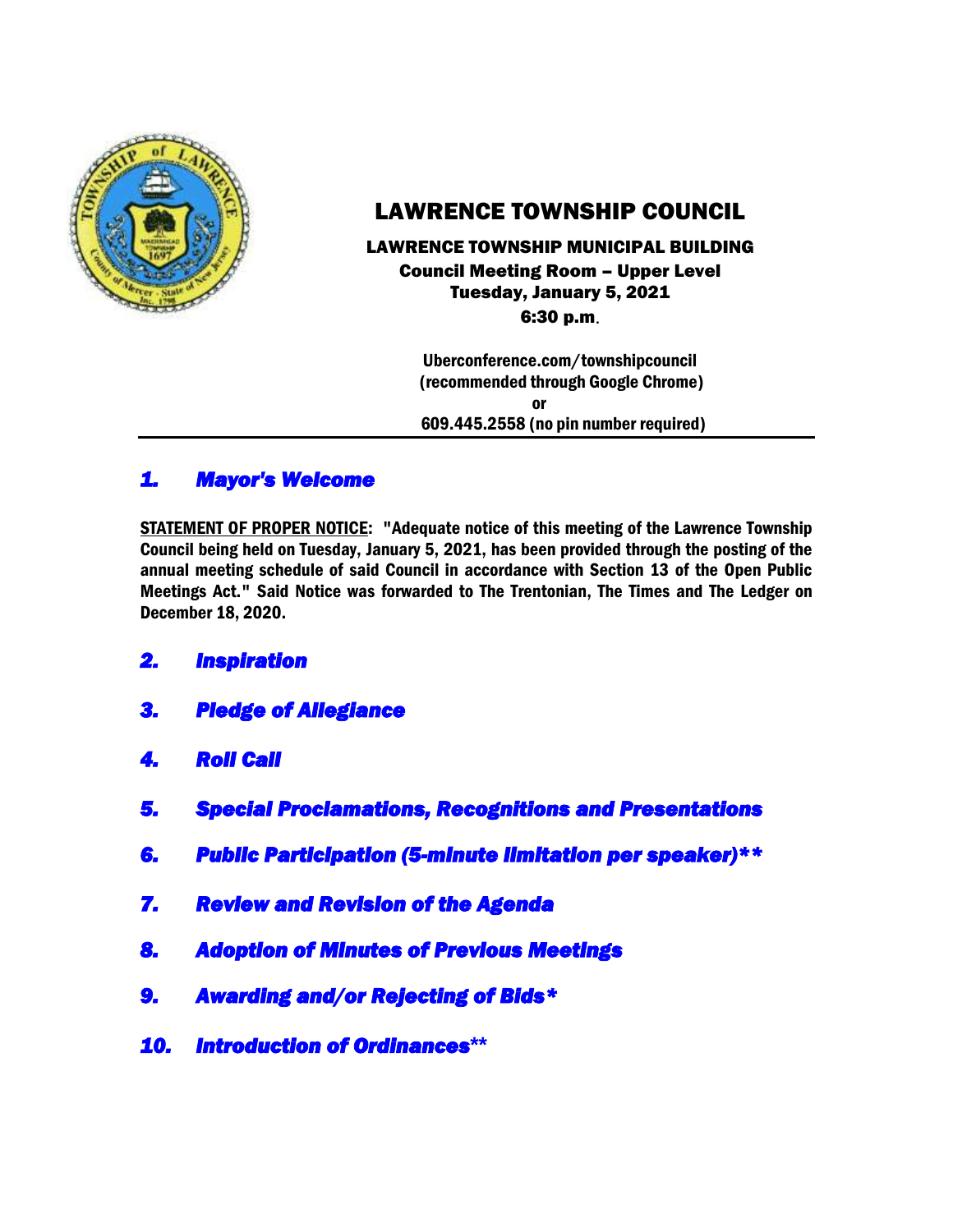# *11. Adoption of Ordinances\**

- A. Ordinance No. 2381-21 AN ORDINANCE AMENDING THE CONSOLIDATED LICENSE, PERMIT AND FEE CHAPTER OF THE LAWRENCE TOWNSHIP ADMINISTRATIVE CODE
- *12. Manager's Report*
- *13. Attorney's Report*
- *14. Clerk's Report*
- *15. Unfinished Business*
- *16. New Business* 
	- A. Appointments to Boards and Committees

## *17. Public Participation (3-minute limitation per speaker)\*\**

### *18. Resolutions*

- A. Bond Acceptance
- B. Bond Release
- C. Escrow Release
- D. Refunds
	- 1) #40 Authorizing the Refund of Tax Overpayments
	- 2) #41 Authorizing the Refund of a Sewer Overpayment

#### E. Special Items of Revenue

#### F. Professional Services Agreements

- 1) #20 Authorizing a Professional Services Agreement for the Municipal Attorney for 2021
- 2) #21 Authorizing a Professional Services Agreement for Special Counsel for Union Labor Negotiations for 2021
- 3) #22 Authorizing a Professional Services Agreement for a Continuing Disclosure Agent for 2021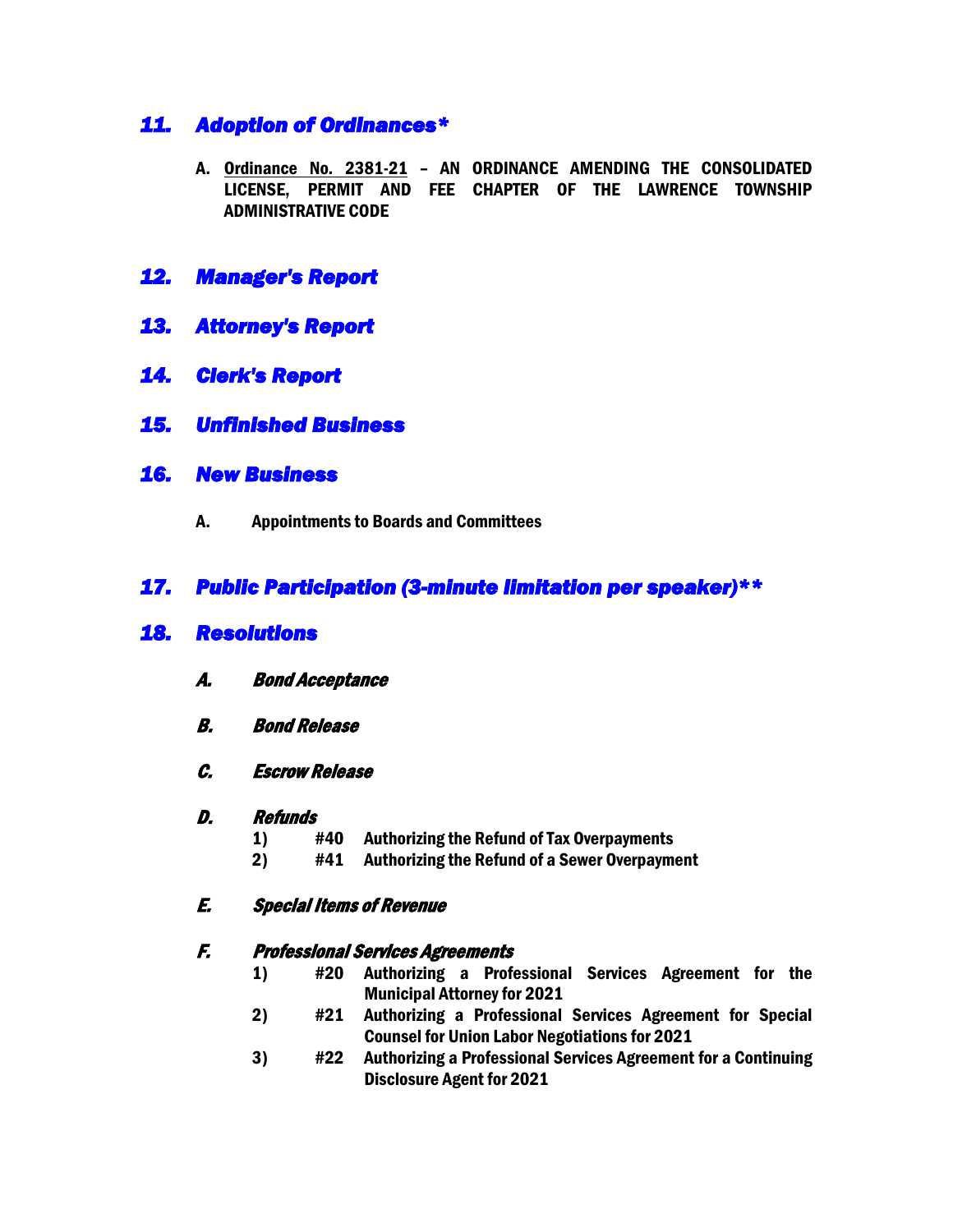- 4) #23 Authorizing a Professional Services Agreement for Bond Counsel for 2021
- 5) #27 Authorizing a Professional Services Agreement for Special Counsel for Labor Relations for 2021
- 6) #28 Authorizing a Professional Services Agreement for a Municipal Auditor for 2021
- 7) #36 Authorizing a Professional Services Agreement for Pediatric Services for 2021

### G. Grants

#### H. Miscellaneous

- 1) #1 Authorizing the Temporary Budget for 2021
- 2) #2 Authorizing the Appointment of a Tax Court Attorney for 2021
- 3) #3 Authorizing the Designation of Official Newspapers of the Township for 2021
- 4) #4 Authorizing the Designation of the Public Agency Compliance Officer for 2021
- 5) #5 Authorizing the Establishment of Petty Cash Accounts for 2021
- 6) #6 Authorizing Adopting the Cash Management Plan for 2021
- 7) #7 Authorizing Individuals to Disburse Funds from Township Accounts for 2021
- 8) #8 Authorizing the Continuation and Custodians of the Court Bail Account and Collectors Trust Account
- 10) #10 Authorizing the Issuance of Instruments of Debt by the CFO for 2021
- 11) #11 Authorizing Risk Management Consultant
- 12) #12 Authorizing Representatives to the Garden State Municipal Joint Insurance Fund
- 13) #13 Authorizing Armored Car Services for 2021
- 14) #14 Authorizing State Contract for Janitorial Services for 2021
- 15) #15 Authorizing Ambulance Billing Services for Period of August 1, 2020 thru July 31, 2023
- 16) #16 Authorizing Reporting Services for the Affordable Care Act Compliance for 2021
- 17) #17 Authorizing the Appointment of a Public Defender for 2021
- 18) #18 Authorizing a Shared Services Agreement for EMS Dispatch **Services**
- 19) #19 Authorizing Occupational Medical Services for Work Place Injury Treatment
- 20) #24 Authorizing Borden Perlman Insurance Company as Risk Management Consultants
- 21) #29 Authorizing Payroll Services for 2021
- 22) #31 Authorizing a Provider for the Flexible Spending Account for 2021
- 23) #35 Authorizing a Sustainable Jersey Energy Technical Assistance Application